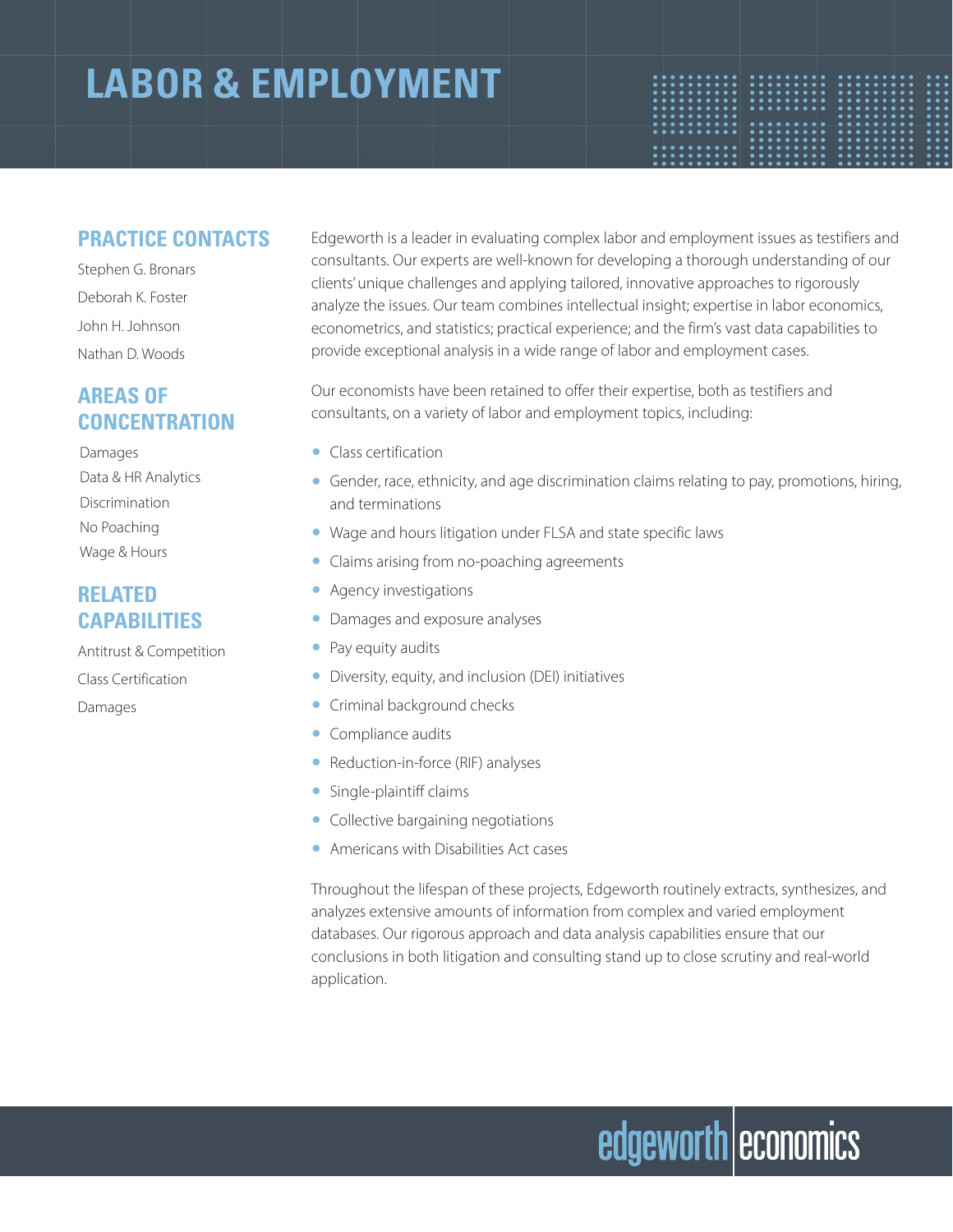#### **CASE EXPERIENCE**

Summary Judgement Granted in Favor of Edgeworth Client Litigation, 04.04.2022

Dr. Deborah Foster Testifies in Discrimination Case that Resulted in a Full Award for Client Litigation, 03.03.2022

Edgeworth Client Prevails in Federal Lawsuit Alleging Discrimination Litigation, 08.26.2021

Court Relies on Dr. Deborah Foster's Analysis in Denying Class Certification in California Wage & Hours Case Litigation, 01.04.2021

Edgeworth Client Prevails in California Lawsuit Alleging Improper Payment of Overtime Litigation, 03.2020

Expert Report on Pay Equity Claims at a Government Agency Litigation, 03.01.2020

Pay and Compensation Studies Business & Regulatory Consulting, 01.2020

California Court of Appeal Upholds Rounding Case Ruling for Edgeworth Client Litigation, 10.16.2019

Pregnancy Discrimination Class Action Litigation, 10.15.2019

Ongoing Pay Equity Analysis Business & Regulatory Consulting, 01.2019

Dr. Deborah Foster Testifies on Damages at Arbitration Regarding Claims of Gender Discrimination Litigation, 12.06.2018

Edgeworth Provides Analyses of Rounding Policies in California Court Litigation, 06.28.2018

Independent Contractor Claims of Misclassification in the Shared Economy Transportation Industry Litigation, 02.28.2018

Edgeworth Analysis Cited by Arbitration Board in Decision Regarding Wage Increases for a Railroad Union Contract Litigation, 01.30.2018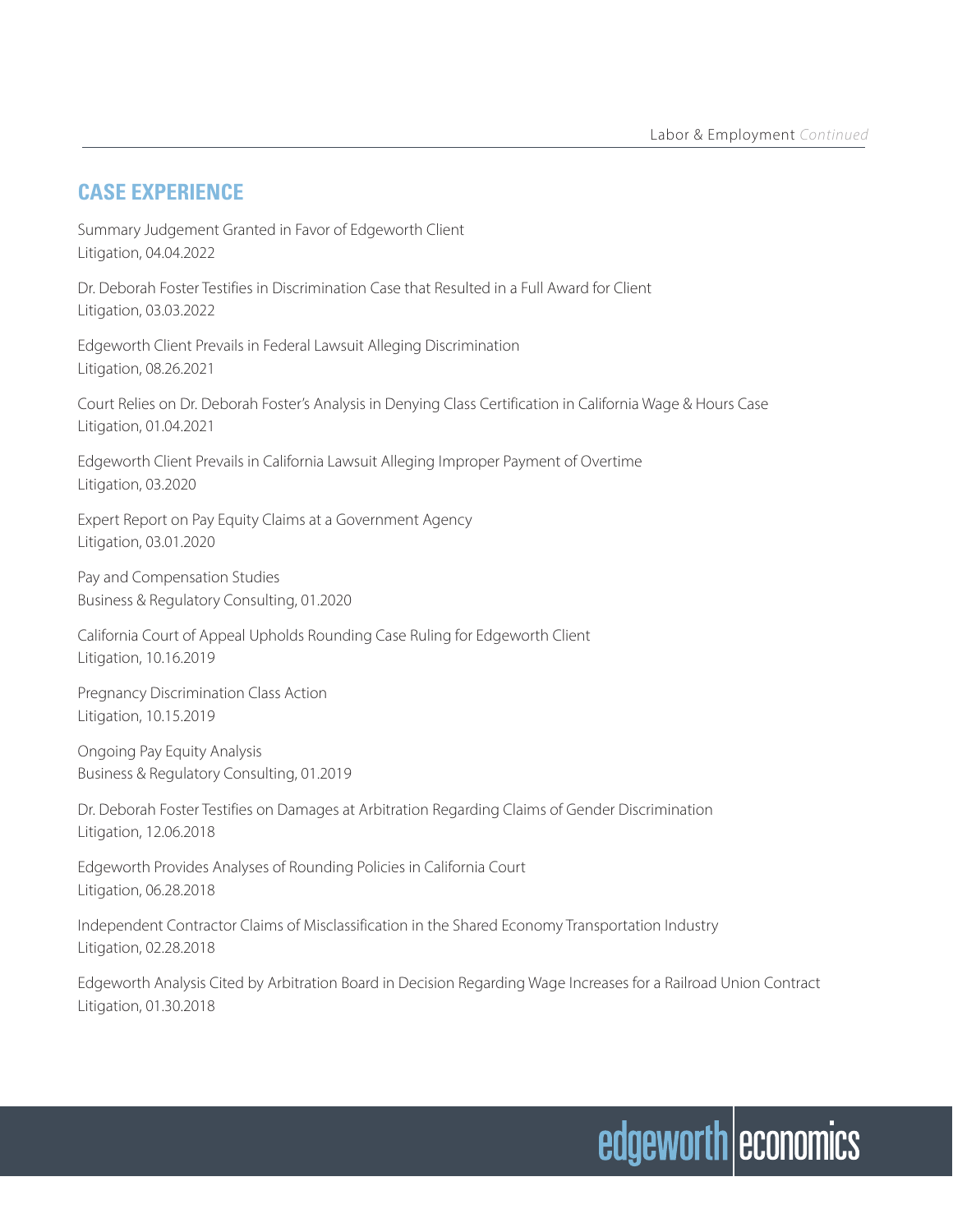Edgeworth Client Wins California Meal Period Class Action Litigation, 12.19.2017

#### **PUBLICATIONS**

Federal Minimum Wage Should Be Indexed For Local Markets Published Article, *Law360*, 05.11.2021

Companies Considering Layoffs Face Tradeoff Between Diversity and Experience Published Article, *Law360*, 05.01.2020

DOL's Overtime Rules: What to Expect for High-Paid Workers *Law360*, 04.15.2019

What California Minimum Wage Increases Mean for Your White Collar Employees *Edgeworth Economics*, 06.18.2018

Primer on Wage Analyses for Antitrust Attorneys: Part 1 *Law360*, 05.23.2018

Primer on Wage Analyses for Antitrust Attorneys: Part 2 *Law360*, 05.23.2018

#### **EDGEWORTH INSIGHTS**

The State of Labor Market Competition: The Treasury's View and Potential Impact and Regulation on Employers Blog, 06.07.2022

Prevailing Wage Preview: H-2B Foreign Worker Salary Expectations for July 2022 Blog, 05.03.2022

Prevailing Wage Preview: H-1B Foreign Worker Salary Expectations for July 2022 Blog, 04.19.2022

What is the "Great Resignation," and what does it mean for employers? Blog, 03.01.2022

#### **SPEAKING ENGAGEMENTS**

Preparing for Employment Challenges in the COVID-19 World: Key Considerations for Employers Webcast, 07.21.2020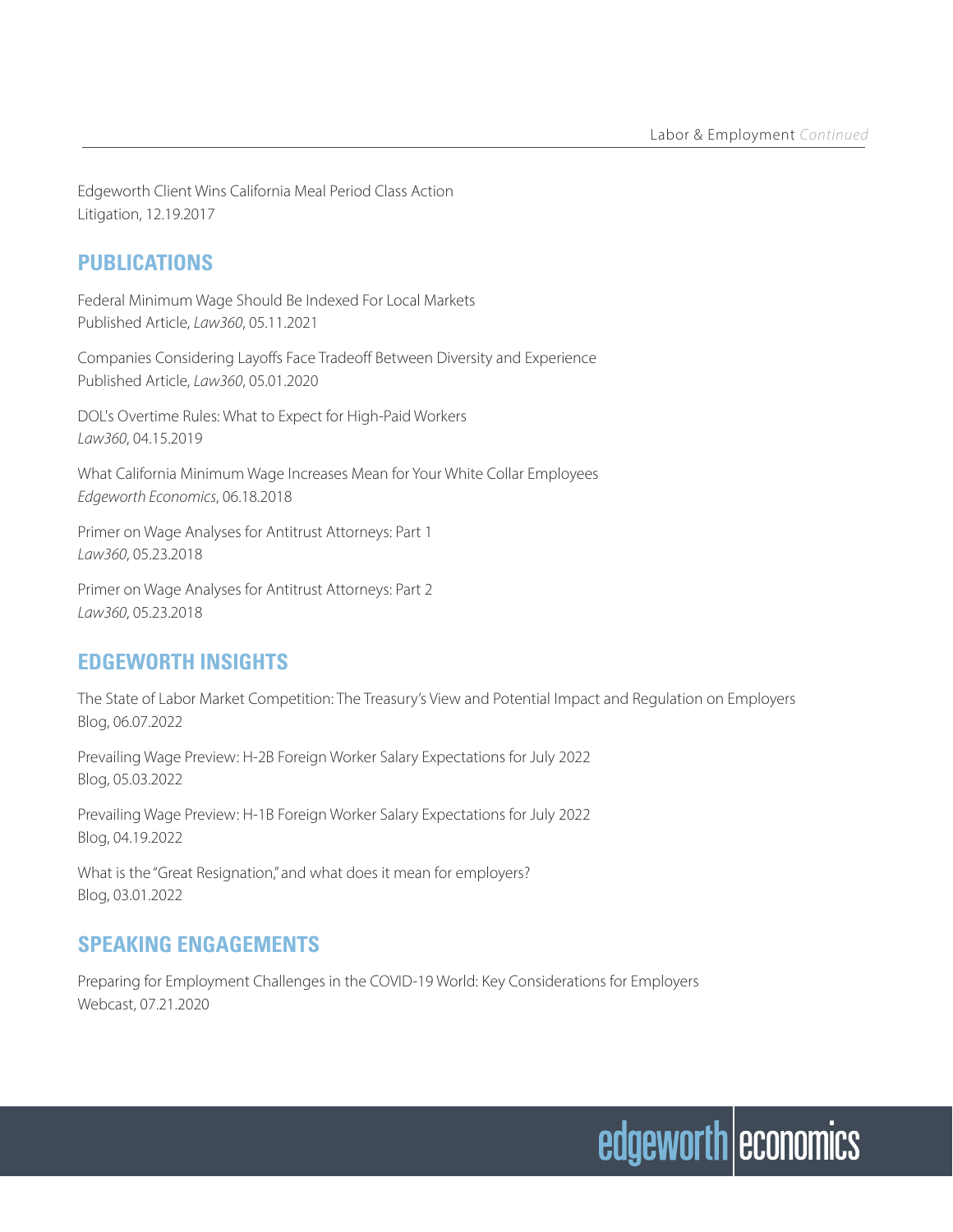The 2019 Farm Labor Survey: More Detailed Information but Adverse Effect Wage Rates Continue to Grow Event, Washington, DC, 02.05.2020

Statistics: Oh What Stories Your Data Can Tell | Georgetown Advanced eDiscovery Institute Event, Renaissance Washington, DC, 11.21.2019

Ensuring Pay Equity | ABA 13th Annual Labor and Employment Law Conference Event, New Orleans, Louisiana, 11.07.2019

Pay Parity and the Revival of the EEOC Pay Data Survey | 15th Annual Employment Practices Liability Insurance ExecuSummit Event, Uncasville, Connecticut, 09.24.2019

Challenges Businesses Face Recruiting American Workers for Seasonal Work Event, Capitol Visitor's Center, Washington DC, 07.17.2019

A Labor Economist's View of the Problems with AEWR Event, 02.05.2019

Wage and Other Employment Issues Facing Troubled Companies | AIRA Bankruptcy & Restructuring Conference Event, 06.15.2018

Webinar: Predictive and Flexible Scheduling Webcast, 05.23.2018

Predictive and Flexible Scheduling | Kronos Retail & Hospitality Executive Summit Event, 05.16.2018

Pay Equity Assessments | Wage & Hour Defense Institute Spring Meeting Event, 05.04.2018

Trends in Migration & Workforce Dynamics | NCFC Annual Meeting 2018 02.07.2018

Ag Labor Demographics: Present and Future | NCAE Annual Meeting 2018 Event, 02.06.2018

#### **NEWS**

Edgeworth Partner Dr. Stephen Bronars Cited in *Bloomberg Law* In the News, *Bloomberg Law*, 11.06.2019